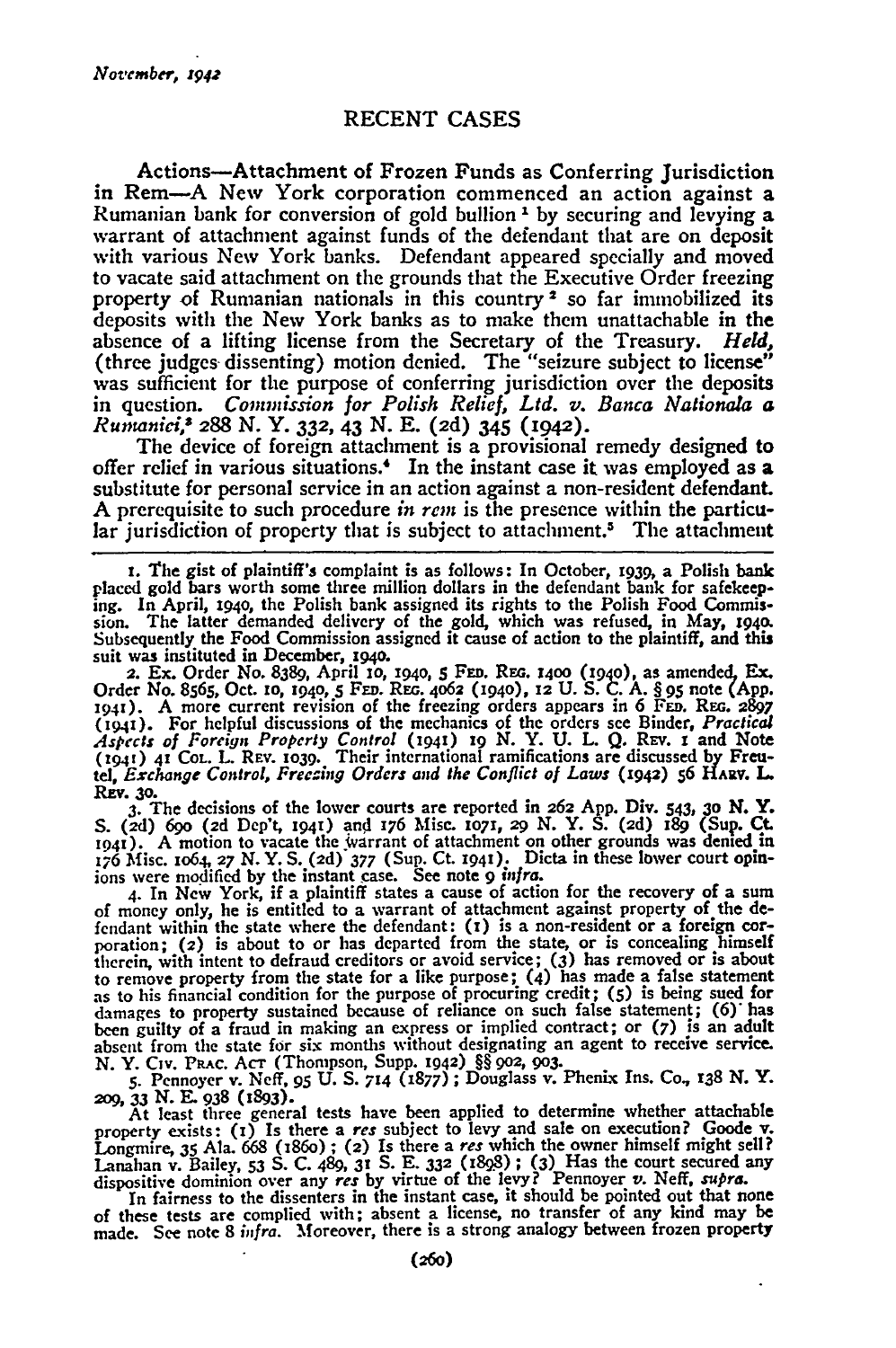serves two purposes: one is jurisdictional; and the second, **security.\*** Though at no place articulately stated in either opinion, the conflict between the majority of the court and those who dissented from the instant holding presents itself in their answers to the question of whether an attachment can be made for the jurisdictional purpose, even though it be ineffective to give any present lien.<sup>7</sup> It is conceded that no interest, not even that of lienor,<sup>8</sup> can be acquired in the property of a blocked national without license from the Treasury. However, the prohibitions of the Executive Order are designed to prevent completed transfers of property and interests therein without governmental supervision-mainly to keep the property from the grasp of an enemy power? In this light the position of the majority seems sound. **By** permitting the attachment to confer jurisdiction, the issue as to the alleged conversion is left to the state cnurt **10** and does not fall to the

and property in *custodia legis,* which is universally **immune** from attachment. Morris v. Penniman, *14* Gray **220** (Mass. **1859)** (money taken from a prisoner); Pugh **Y.** Jones, **134** Iowa 746, **112 N. W. 225 (1907)** (money in hands of a **guardian). 6.** *See* Prashker, *New York's Attachment* Statutes-The *Revision of ,941* **(x941)**

16 **ST. JoHN's** L REv. **53, 5- 7.** Said the majority: .For **all** we know, payment **. . .** to the credit of this action can be permitted. **...** The lien of an attachment is always hypothetical in some degree. **A** 'seizure subject to license was, we think, sufficient for **the** purpose of juris-diction... **."** Instant case, 288 **N. Y.** at **338.** 43 **N.** E. **(2d)** at 34.

Compare the following language of the dissent: "What the plaintiff is eking here is a res sufficiently illusory not to fall within the all-inclusive prohibition of the **Ex**ecative Order and at the same time to be sufficiently substantial **to** afford a basis for jurisdiction. In our opinion such inconsistency seeks the impossible." Instant case, **288 N.** Y. at **34r, 43 N.** E. **(2d)** at **349.**

**&** Section **x** of the Executive Order provides in part: **". . .** the following tra sactions are prohibited . . . if . . . (ii) such transactions involve property in which<br>any foreign country designated in this Order, or any national thereof, has interest . . . E. All transfers, withdrawals or exportations of, or dealings in, any evidences of indebtedness or evidence of ownership of property by any person within the dences of indebtedness or evidence of ownership or property by any person whilm the<br>United States...." 5 FED. REG. 1400 (1940), as amended by 5 FED. REG. 1677<br>(1940) and 6 FED. REG. 2897 (1941).<br>Treasury Department General

term 'transfer' shall mean **. . .** the creation or transfer of any lien; the issuance, docketing, filing, or the levy of or under any judgment, decree, attachmnt, execution, or other judicial or administrative process or order, or the service of any garnish-

ment: . . ." 7 FED. REG. 2991 (1942).<br>General Ruling No. 12 was before the court in the instant case, though not mentioned in either opinion. See Freutel, loc. cit. suppo note 2, at 67. The ruling, though issued as recently as April **21, 1942,** was intended to apply to "any transfer after the effective date of the Order".

**9.** See debate on the act passed to retroactively invalidate the Order, reported **86** Co<sub>NG</sub>. Rec. 5007 (1940). There are other reasons: *e. g.*, to facilitate the use of the blocked assets in the war effort, to protect American creditors, to preserve our bar-<br>gaining position in post-war negotiations, to keep "refugee capital" intact for its own-<br>ers in conquered nations. See Binder, loc. cit. *supra* note *2,* at **30-36.**

There were dicta in the lower court opinions to the effect that assignments could be made that would carry the title **to** these funds regardless **of** Treasury approvaL Because this might open the way to foreign assignments that would operate counter **to** the purposes of the Order, the Treasury filed a brief as *amicus curiae* iq the instant appeal, and these dicta were disapproved. For a discussion of this aspect of the case, see Freutel, *loc. cit. supra* note **2,** at **64-71.**

10. Cf. Bollack v. Societe Generale etc., 177 Misc. 136, 30 N. Y. S. (2d) 83 (Sup<br>Ct. 1941), reversed, 263 App. Div. 601, 33 N. Y. S. (2d) 986 (1st Dep't, 1942) (The<br>holding below was that where title to certain frozen sec defense to plead the Executive Order. In reversing, the Appellate Division pointed out that a license would be a prerequisite to execution on any judgment that might be given, but was not a requirement for instituting suit.) **;** see also Brown v. Morgan **&** Co- Inc.. *177* Misc. **626, 31** *N.* **Y. S. (2d) 323** (Sup. Ct. i94r) (action in aid of attach-ment: Executive **Order** no defense where levy made prior to freezing but no attempt made to comply therewith).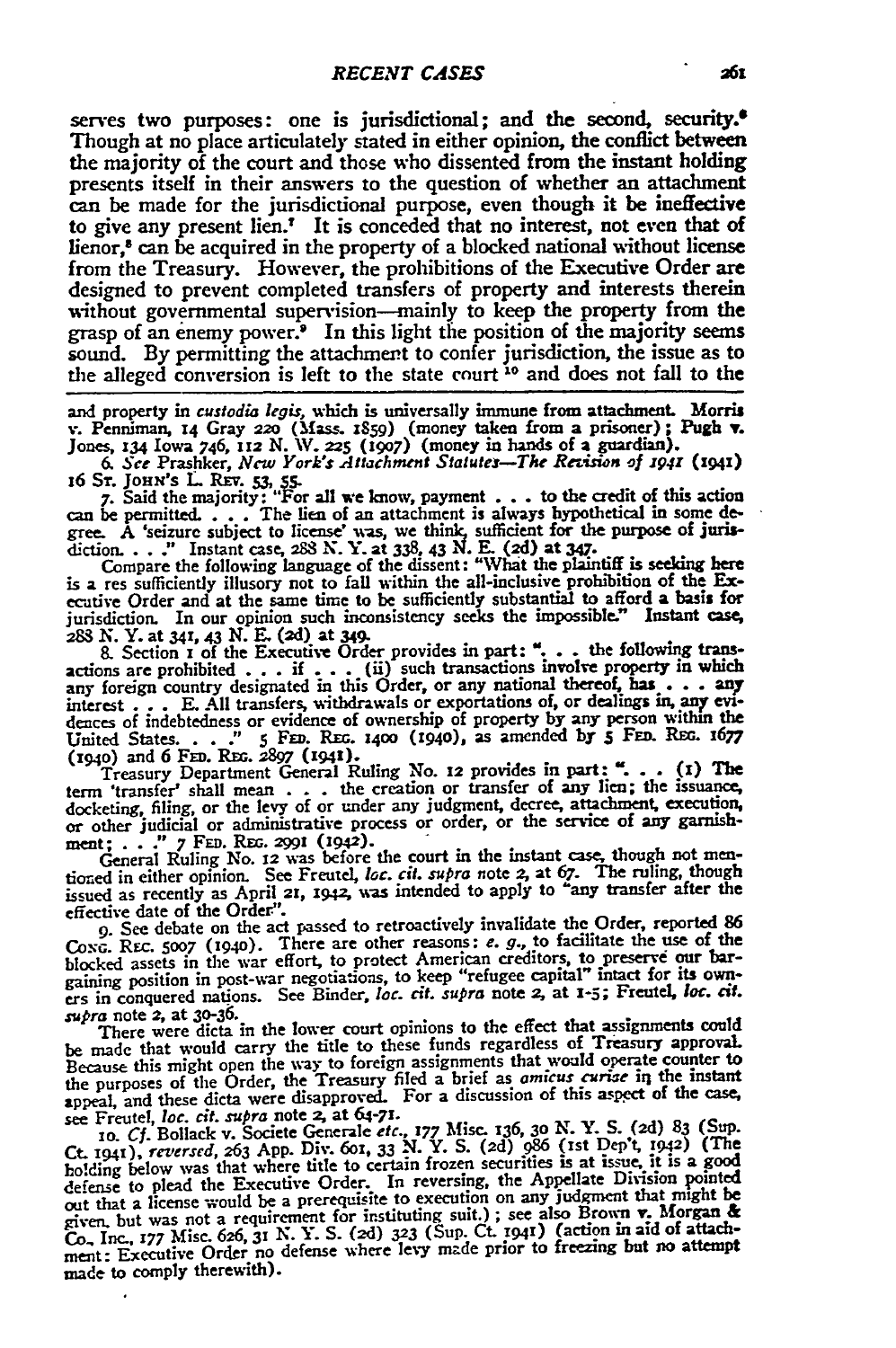Treasury as it would to some extent were a license required as a prerequisite to suit.<sup>11</sup> Moreover, since Treasury officials determine whether any lien is to be afforded a particular plaintiff **by** granting or refusing him a license after judgment, 2 the mandate **of** the recent *Pink* case **13** is obeyed and the determination of our foreign policy is left with the Federal gov**ernment.**

Contracts-Recovery of Money Paid on Contract Where Performance Impossible-Plaintiff contracted with defendant in July, 1939, for delivery c. i. f. of certain machinery to Glydnia, partial payment accompanying the order. In September, 1939, Germany occupied Glydnia, so delivery could not take place. Plaintiff seeks return of the money paid down, and appeals from an adverse judgment in the Court of Appeal.<sup>1</sup> *Held,* judgment reversed. The money paid down is recoverable on the common count of indebitatus as money had and received, since there was a total lack of consideration. *Fibrosa Spolka Akeyjna v. Fairbairn, Lawson, Combe, Barbour, Ltd.,* 194 **L.** T. **5 (i942) -s**

Frustration in English law means absolute impossibility of performance, rather than impractically or hardship.<sup>8</sup> The general rule has been, in England, that in cases **of** frustration the loss lies where it falls. The reason for this rule is the impossibility of adjusting or ascertaining the rights of the parties with exactitude. Therefore, the law treats everything already done in pursuance of the contract as validly done, but relieves the

**ii.** At an earlier stage of the instant suit applications for licenses to transfer the. attached deposits to the name of the sheriff for the account of the action **were** denied. See *26a* **App.** Div. 543, **546, 3o N.** Y. **S. (2d)** 69o, **693** *(2d* Dep't, **194). If** this is indicative of a general Treasury policy, its practical effect is either **(i)** to deny all action *in rem* where the *res* is frozen property, or (2) to deny such **actions** whenever the Treasury feels the claim is of questionable merit or the claimant is a person whose success would be in conflict with the national interest. Yet, in **war** time, *in rem* actions are in most instances the only practical means **by** which relief can **be** obtained in cases of claims against foreigners, enemy or otherwise. And the existence of war seems no reason for denying our own citizens acesss to our own courts,

**Of** course, where the property in question has been placed in the hands of the Alien Property Custodian (Ex. Order No. 9142, April 21, 1942, 7 FED. REG. 2985) it<br>is subject to the rules laid down in the Trading with the Enemy Act. 40 STAT. 411 (1917), so U. S. C. A. app. § 1 et seq. (1928). In this connection the subsequent his-<br>tory of Brown v. Morgan & Co., Inc., cited note 11 supra, is interesting. See id., 177 Misc. 763. 31 N. Y. S. (2d) 815 (Sup. Ct. 1941) (judgment on former hearing modified due to declaration of war on Italy).<br>12. Evidently such licenses will be granted when it will not offend national policy

12. Evidently such licenses will be granted when it will not offend rational policy<br>to do so. See instant case,  $288$  N. Y. at  $338$ ,  $43$  N. E. (2d) at  $348$ , where it is stated:<br>"... the government ... informs us ... th would issue).

*x3.* United States **V.** Pink, **315 U. S. 203 (x942), go U. or PA. L.** REv. 74r.

**x. (94i) 57** T. L. P.547. For critical discussions of the decision in the lower court, see (1941) **i5** AusT. **LJ.** *x87, 33* **JURI. REv.** *27, 57* **L Q.** Rv. **439,** *57* **<sup>S</sup> I-** R~v. 134.

*2.* **A** clause in the contract provided for **a** reasonable extension of time **if** "despatch be hindered or delayed by  $\ldots$  any cause beyond our reasonable control including  $\ldots$  war". The court dismissed the argument that this clause contemplated the war and provided for suspension of the contract, thus war and provided for suspension of the contract, thus preventing frustration, because of its limited ambit.

*3.* Metropolitan Water Board v. Dick, Kerr & Co. **[i9181 A. C. xig; Horlock v. Beal,** 119161 **i A. C.** 486; Tamplin Steamship Co. v. Anglo-Mexican Petroleum Products Co., [1916] 2 A. C. 397; Hall v. Wright (1859) E. B. & E. 746. Wade, The<br>Principle of Impossibility in Contract (1940) 56 L. Q. REv. 519; McNair, Frustration *of Constract by 1liar* **(1O4O) 56 L Q.** REv. **173;** McNair, *War-Time Impossibuity of Performoxce of Contract* **(1919) 35** L. **Q.** REv. **84.**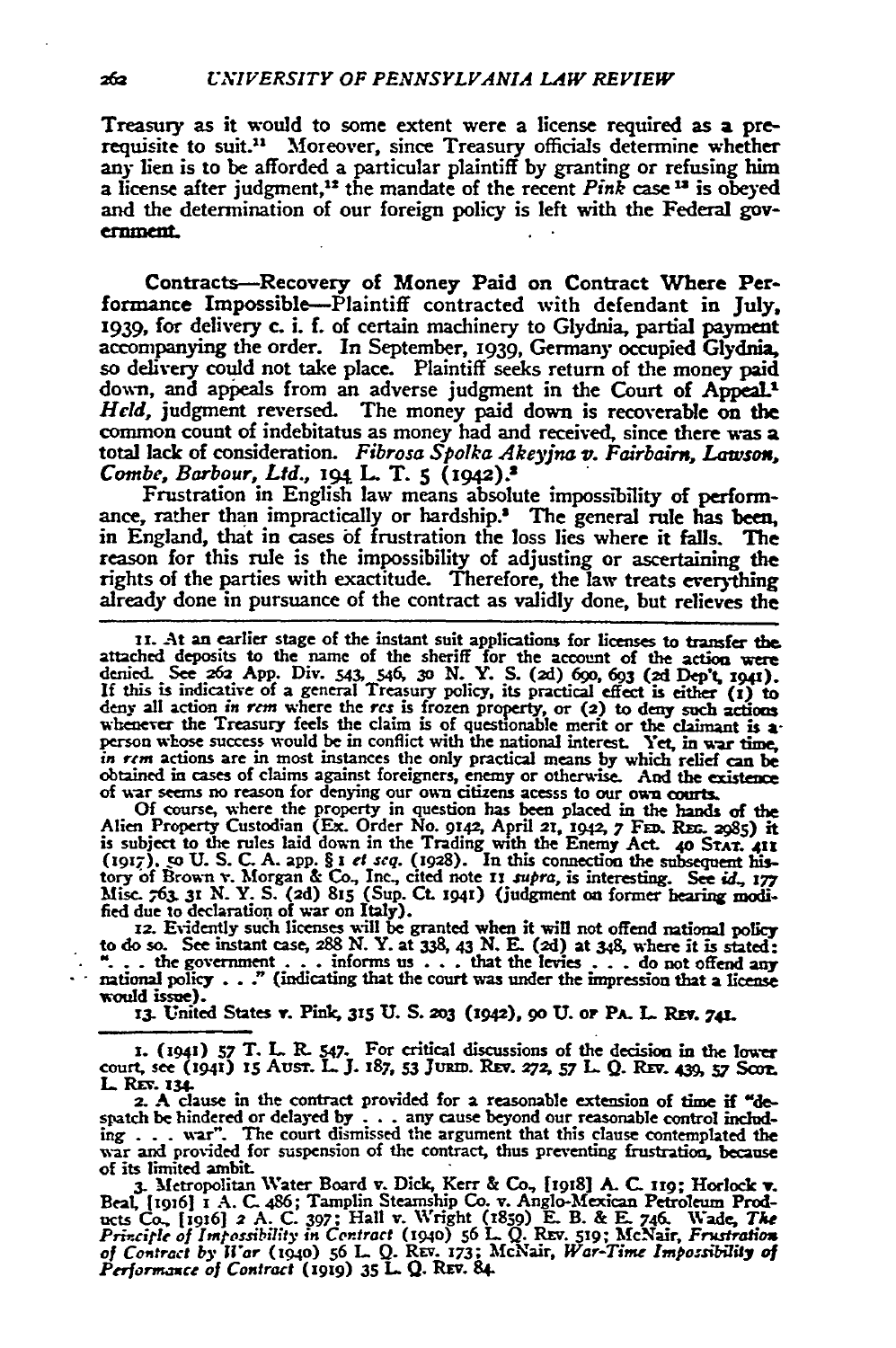parties of further responsibility.<sup>4</sup> Underlying this are the various concepts of the interdependence of conditions in contracts. These concepts gradually developed from *Pordage v. Cole.5* Later cases modified this rule, and conditions in contracts came to be considered mutually interdependent.<sup>6</sup> In applying these concepts to those cases where frustration enters, the courts applied the strict rule to all already accomplished before the impossibility became apparent, excusing any further performance." In cases where money, time and labor has been expended in furtherance of the contract obligations, the impracticality of adjusting these expenses prevents any restitution, justifying the general rule. But where, as here, money has been paid in part payment for the articles which are excused from delivery, the reason for the rule falls, and hence the rule should not govern. There is now no difficulty in measuring the amount. **A** condition of the payment should be implied that it is final only on delivery of the goods.8 This is the view taken **by** the court in the instant case, in .reversing the earlier decisions, and seems far more equitable in result than the older view. The basis of the decision as pointed out by court, was for money **had** and received. Since there was a total failure of consideration, a restitutionary right arises in the plaintiff to recover the money paid down. The instant decision brings English law in accord with American law on this point, although the English rule for frustration is still more strict than the American.<sup>•</sup>

Contracts-Retailer Protected Where **0.** P. **A.** Order Froze His Prices Below Level Fixed **by** Resale Price Maintenance Contract-Plaintiff, a retail druggist, seeks an injunction *pendente lite* to restrain the sale of merchandise at prices below the minimum level set in a price-fixing agreement made pursuant to the Fair Trade Law of New York.<sup>1</sup> The defendant, a competing retail druggist, alleges that his prices have been "frozen", under the Federal Emergency Price Control Act of **1942**,<sup>2</sup> below the minimum level prescribed **by** the price-fixing agreement and that he is therefore unable to raise **his** prices to that minimum level. An **0.** P. **A.** release 'provides that a person in such a dilemma may apply for an adjust-

4. Chandler v. Webster, [19o4] **1** K. B. 493 (overruled **by** the instant case), wherein plaintiff had hired a room on the route of the coronation, having paid the price therefor in advance, and was denied a return of the money paid on the subsequent abandonment of the coronation due to the King's illness. **Appleby** v. Myers, [18771 L. R. 2 C. P. 651. McNair, War-Time Impossibility of Performance of Contract (1919) 35 L. Q. REV. 84, 86.<br>
5. (1607) I Wms. Saunders 319 (1), as cited in (1941) 56 L. Q. REV. 540. This<br>
case established the strict presumpt

each conditional on the other. Serjeant Williams later revived this old presumption, and it has borne much weight throughout the history of both English and American contract law. See 3 WILLISTON, CONTRACTS (rev. ed. 1936) § 819.

6. See **WLLSTON,** *id., §§* **813** to **838,** especially *§§* **8xg** to **831.**

**7.** See cases cited note 4 *supra.*

8. See WILLISTON, op. cit. supra note 5, at § 835.<br>9. See footnote 3. RESTATEMENT, CONTRACTS (1932) § 454. See also WILLISTON, op. cit. supra note 5, at §§ 813 to 838; McNair, loc. cit. supra note 4.

**I.** 19 N. Y. Cons. Laws (McKinney, 1941) § 369 (a) and (b). Price-fixing of certain commodities is permitted, and injunctive relief is authorized for benefit of injured competitors of a violator.

*2.* **56 STAT. 23, 50 U.** S. C. A. § **9o** *et seq.* (Supp. **1942).** Pursuant to Section **2** (a) of the Act, the Administrator, on April **i8,** 1942, issued a General Maximum Price Regulation Bulletin, to be effective May 18, 1942, which, in substance, enjoined<br>retailers from selling merchandise at prices higher than those obtained in the month of<br>March, 1942. The defendant during March had bee of the price-fixing agreement and the price regulation froze him at those lower prices.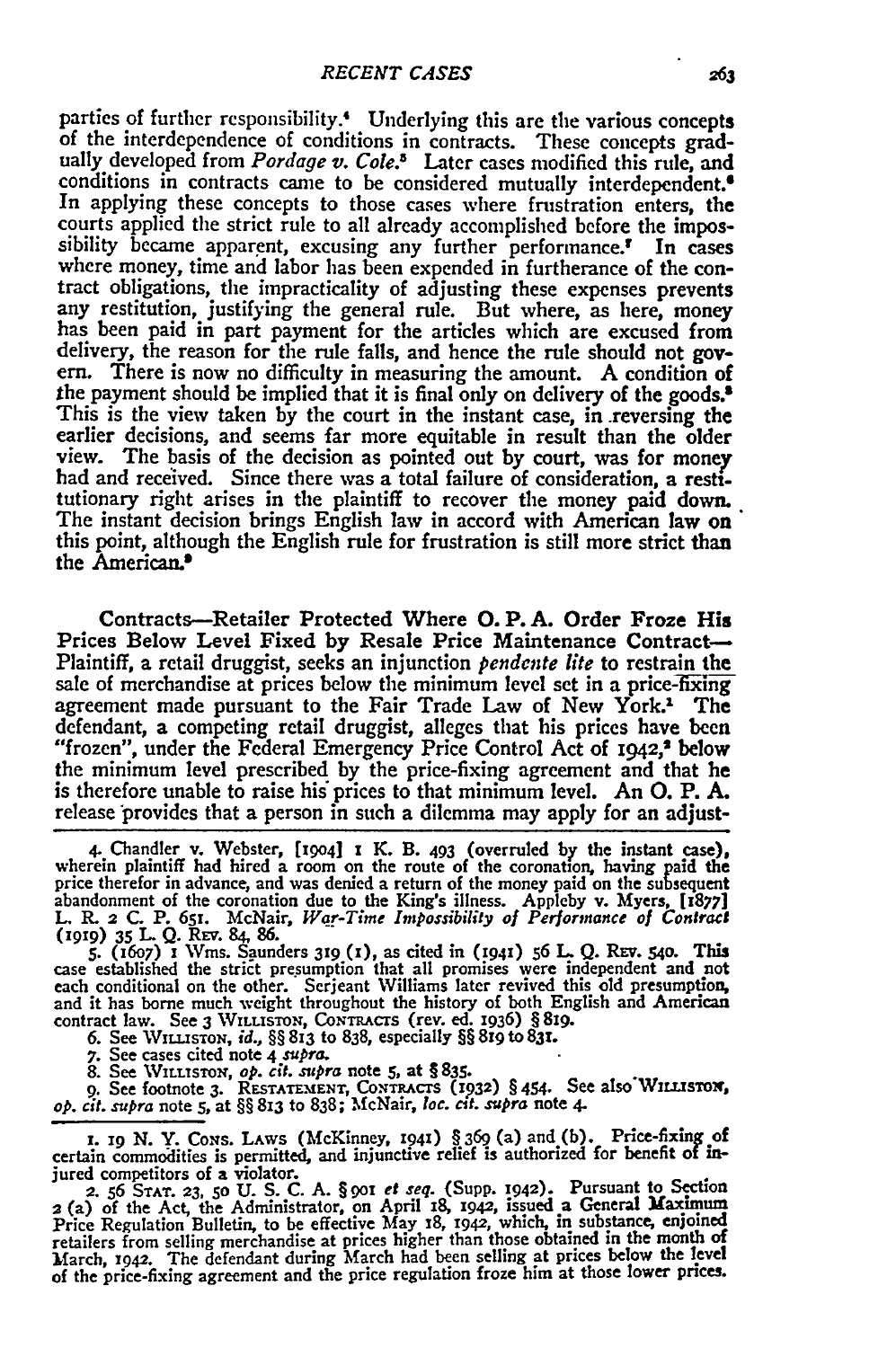ment of his ceiling price." The defendant had not done this. *Held,* that the injunction *pcndcnte* life should not issue. *Schrcicr* **ct** al. *v. Siegel, 36* N. Y. S. (2d) **97** (Sup Ct., **1942).**

Where performance of a contract is prevented or prohibited **by** a statute passed after the formation of the contract, the situation is treated **by** the courts as a problem of impossibility." The instant court interpreted Section **205 (d)** of the Emergency Price Control Act **5** to protect those who in good faith abide by the statute and regulations promulgated thereunder.<sup>6</sup> Under this interpretation the general law of impossibility is not applicable the problem is one of the meaning of "good faith" compliance. And the instant court concluded that it **was** not necessary for the defendant to apply for an adjustment of his ceiling for his compliance to be in good faith.<sup> $\hat{\mathbf{A}}$ </sup> better interpretation of Section **2o5 (d)** would seem to be that it affords protection only to persons complying with those provisions, regulations, etc. which are subsequently modified, rescinded, or determined to be invalid; that the phrase beginning "notwithstanding" restricts the application of the preceding clause. Assuming this latter interpretation, the problem then resolves into one of the general doctrine of impossibility. $\cdot$  It is apparent, however, that the Federal Act does not render impossible, nor does it prohibit, compliance with the price-fixing agreement. The alternative remains to the defendant to sell none of the affected merchandise. **The** case might arise in which, for the retailer to sell none of the merchandise might cause such loss as to make that course an "impossibility"." The

**3. 0. P. A.** Release of May **22,** z942: "Where a retailer is 'frozen' at a maximum price which forces him to sell **below** the minimum price set in a fair trade agreement that was in effect in March, he may apply under Section **x8** (a) of the Regulation for an adjustment of his ceiling on the ground that it is abnormally low in relation to the maximum prices of the same or similar commodities established **. . .** for other sellers at retail."

4. **6** WILusToN, **Co TACTs** (Rev. ed. 1938) § **1938,** p. **5427; RESTATEMENT, CO - TRAcTs (1932)** § 458; *cf. id., §* 6o8. See cases cited in 6 WiLVusTox, CoN.TmcTs § **t938,** n. I.

*S.* "No person shall be **held** liable for damages or penalties **.** . **.** for or in respect of anything done **. . .** in good faith pursuant to any provision of this Act or any **regu**tion, order, price schedule, requirement, or agreement thereunder . . . . notwithstanding that subsequently such provision, regulation, order, price schedule, requirement, or agreement may be modified, rescinded, or determ

6. Instant case at **102, 10h 7.** Instant case at **104.** This conclusion would seem open to considerable question. The effect of the decision is that the exculpatory clause operates to protect defendant's subsequent violations of the price maintenance contract if he elects not to apply for an adjustment. Such a result should be avoided if possible and here that could easily be done. "Good faith compliance" is an extremely elastic concept and could well be con- strued to'require a bona fide effort to remove the restraint of the low-price ceiling-**L** e., to impose the same requirement as exists under the law of impossibility (see note *ri infra).* **8.** The writer is unable to find any cases concerning impossibility as an excuse for

the breach of negative covenants. The principles applied to positive covenants would for the most part be equally applicable to negative covenants. Concerning impossibility due to change in law, see RESTATEMENT, CONTRACTS (1932) § 458; 6 WILLISTON, CON-**TRACTS** §§ **1938, 1939.**

9. **RESTATEMENT, CONTRACTS (1932)** §454: "In the Restatement of this Subject impossibility means not only strict impossibility but impracticability because of ex- treme and unreasonable difficulty, expense, injury or loss involved.' See **6 VILLs'To.v,** CONTRACTS § 1963. It should be observed that the only direct loss or injury here involved would be the failure to realize unanticipated profits from the sale of the merchandise. It is extremely questionable whether such a disc involved was used as a loss leader) would be a failure to realize anticipated profits and also an indirect loss at best, which would make such loss doubly questionable. This problem illustrates a difficulty in the fact of the negative covenant in this case. The cases on the subject have dealt with loss or difficulty involved in an affirmative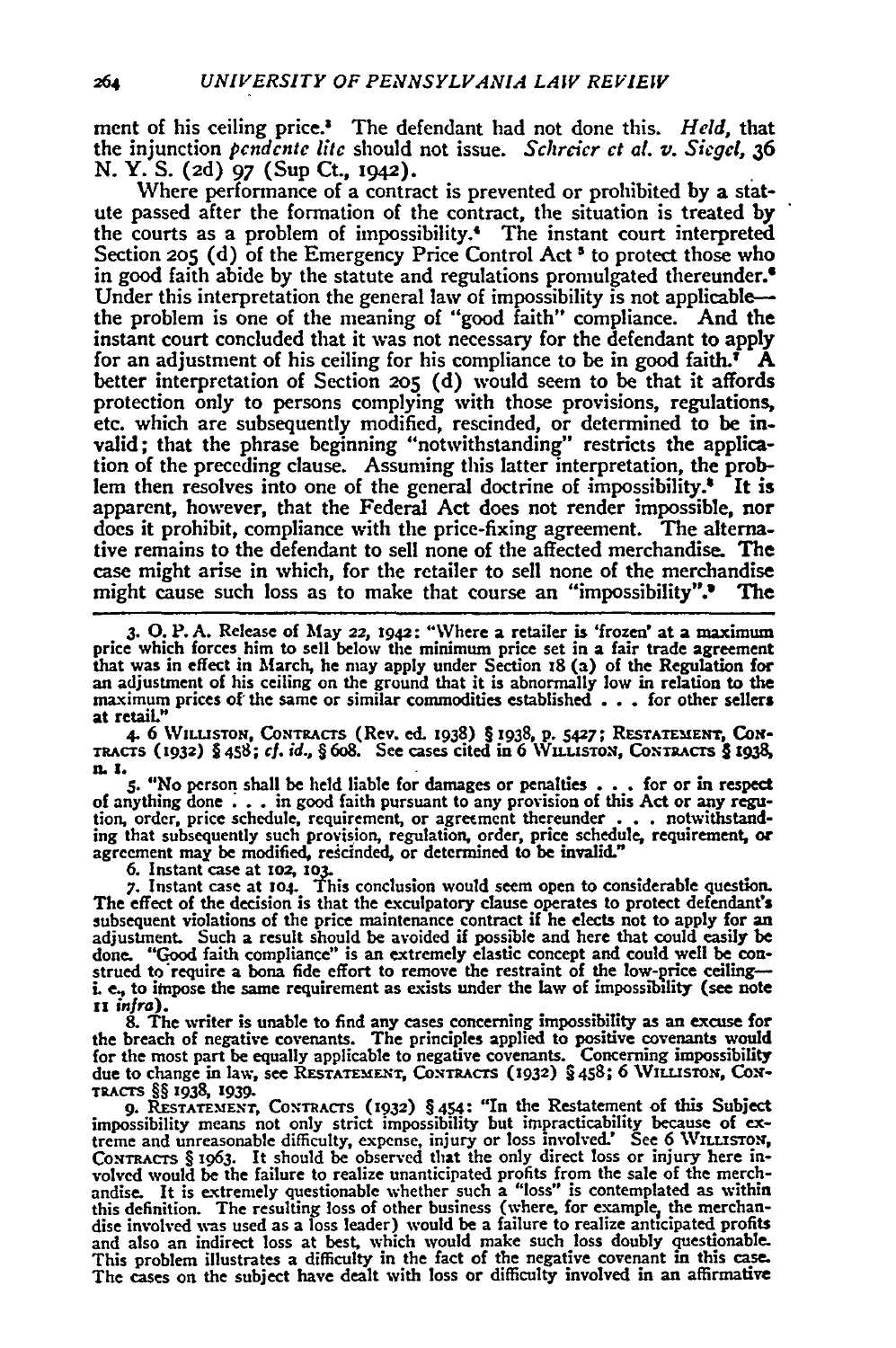problem would then arise whether the fact that defendant's prior breach of the contract contributed to the impossibility, should prevent the **impossi**bility from being an excuse.<sup>10</sup> Even assuming that defendant's inability to sell at the contract price without violating the **0.** P. **A.** regulation would constitute impossibility and that that excuse were available to the defendant, he should be required to apply for an adjustment of his ceiling before being excused on grounds of impossibility. Authority requires that the contracting party make a diligent effort to avoid the prohibition or impossibility.<sup>11</sup>

Labor Law-Enforcement of Contract Providing That State Agency Arbitrate Dispute Between Union and Company Manufacturing War Materials-On April i6, **1942,** the defendant, a company manufacturing war materials, and the petitioning union entered .into an agreement for future arbitration **by** the New York Board of Mediation of unsettled differences arising from a wage-hour dispute. The defendant company refused to proceed with the arbitration, asserting that the National War Labor Board **1** has jurisdiction over the dispute. *Held,* petition for an order of compliance with the contract to arbitrate denied. The war policy of the federal government conflicts with and supersedes state procedure for the enforcement of the arbitration contract. *liaernational Association of Machinists v. E. C. Stearns & Co.,* 36 **N.** Y. **S. (2d)** 156 (Sup. Ct. **1942).**

That section of the New York Civil Practice Act providing for the enforcement of contracts for arbitration permits such defenses as exist at law or in equity for the revocation of any contract.<sup>2</sup> The court in the instant case has found the jurisdiction of the National War Labor Board over this dispute to be a valid equitable defense<sup>s</sup> to an action brought under that Act.' This result was reached despite the fact that the Exec-

act of performance, and the Restatement was clearly drawn up with that situation in mind. See **RESTATEMENT, CONTRACTS (1932)** § 454, comments **a,** *b; id.,* **EXPLANATORY**

Nores (Proposed Final Draft No. 11, 1932) § 454.<br>10. Cf. Moha v. Hudson Boxing Club, 164 Wis. 425, 160 N. W. 266 (1916); RESTATEMENT, CONTRACTS (1932) § 458, illus. 5.<br>11. Murphy v. North American Co. et al., 24 F. Supp. 5

Cheatham v. Wheeling & L. E. Ry., 37 F. (2d) 593 (S. D. N. Y. 1930); Peckham v.<br>Industrial Securities Co., 31 Del. 200, 113 Atl. 799 (Super. Ct. 1921); Brown v. J. P. Morgan & Co., *177* **N.** Y. Misc. 626, *3* **N.** Y. **S. (2d) 323** (Sup. Ct. **1941) ; REsTATz-7MENT, CONTRACTS (1932) §** 458, illus. **3.**

**x.** Note that the National War Labor Board had been in existence three months at the time of the agreement to arbitrate was made. It was established **by** the Presi-

dent by Executive Order 9017, dated January 12, 1942. 7 FED. REG. 237 (1942).<br>2. "Except as otherwise prescribed in this section, two or more persons may submit to-the arbitration of one or more arbitrators any controversy existing between them at the time of the submission, which may be the subject of an action, or they may contract to settle by arbitration a controversy thereafter arising between them and such submission or contract shall be valid, enforceable and irrevocable, save upon such grounds as exist at law or in equity for the revocation of any contract.

N. Y. Civ. PRAc. ACT (Thompson, Supp. **1941)** Art. 84, § x448. **3.** Under the relevant section of **the** Civil Practice Act, quoted note 2 *supra,* only such defenses as concern *revocation* of a contract are allowed. But it is difficult to see why the court talks in terms of a defense of *revocation*, for it would seem that if the court's reasoning is followed to its logical conclusion the contract was *void* in the first instance. This would result from the fact that the contract was made after the<br>establishment of the National War Labor Board, not before.<br>4. Section 1450 of the Civil Practice Act provides that in the absence of a su

stantial issue as to the making or failure to comply with the contract, an order shall be made directing the parties to proceed to the arbitration provided for in the contract. N. Y. Civ. PRAc. ACT (Thompson, Supp. **1941)** Art. 84, § **1450.**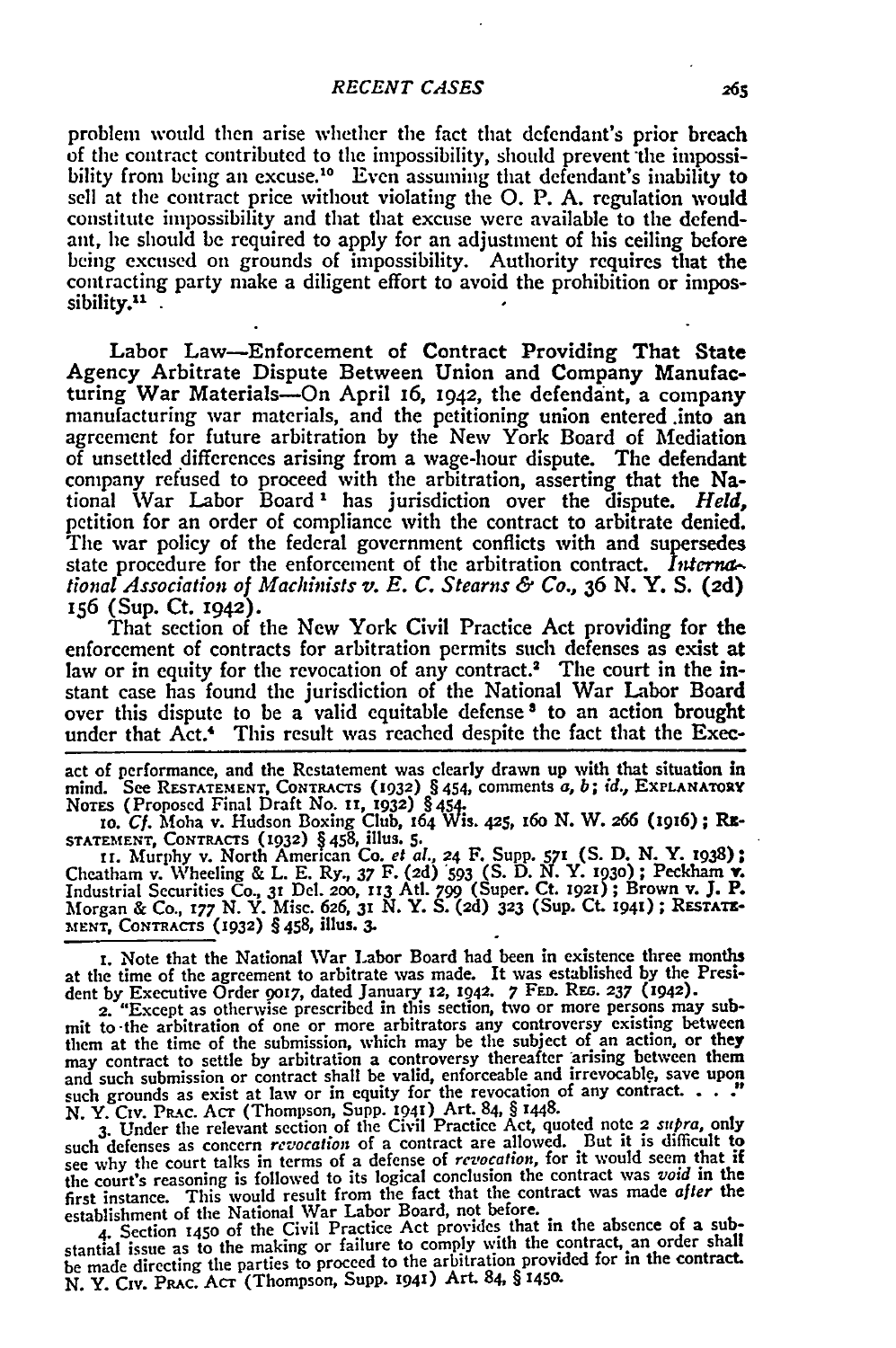utive Order establishing the National War Labor Board provides that one of the prerequisites to the Board's taking jurisdiction is that the parties shall first resort to procedures provided in a collective bargaining agreement.' A reasonable application of that requirement to the instant case would seem to demand that the parties first resort to arbitration by the New York Board of Mediation.<sup>4</sup> The instant court, however, intimates that the Department of Labor has power to intervene and that the War Labor Board may take jurisdiction on its own motion even while the arbitration is pending, and that to deny arbitration is the more practical solution.7 But the court rests most strongly on the war policy argument. To deny arbitration allegedly saves valuable time and allows for a co-ordinated national economic policy. However, although there is no direct holding on this matter by the Board itself, its attitude as revealed by its holdings would seem to be that those objectives are not best obtained in this manner.<sup>8</sup>

5. Exec. ORDER 9017, §3, January 12, 1942, 7 FED. REG. 237: "The procedures for adjusting and settling labor disputes which might interrupt work which contributes to the effective prosecution of the war shall be as follows: (a) The parties shall first resort to direct negotiations or to the procedures provided in a collective bargaining agreement. **(b)** *If not settled in this manner, the Commissioners of Conciliation of the Department of Labor shall be notified if they have not already intervened in the dispute. (c) If* not promptly *settled* **by** *conciliation,* the Secretary of Labor shall certify the dispute to the Board, provided, however, that the Board in its discretion after consultation with the Secretary may take jurisdiction of the dispute on its own motion. After it takes jurisdiction, the Board shall finally determine the dispute, and for this purpose may use mediation, voluntary arbitration, or arbitration under rules established **by** the Board."

**6.** Although the instant court intimated some doubt on the question, the instant agreement would seem to be a "collective bargaining agreement" within the Executive Order quoted note *S supra.* **I TELLER, LABoR** DxsrTs **AND** CoEcrivz **BARGAINING (1940)** 476: "The collective bargaining-agreement has been variously interpreted, but its essential nature is the subject of general understanding. It may be broadly defined as an agreement between a single employer or an association of employers on the one hand and a labor union upon the other, which regulate the terms and conditions of employment." Shelley v. Portland Tug and Barge Co., **x58** Ore. *377,* **38 -386, 76** P. **(2d) 477,** 480-481 (1938), in which the decision in Rentscher v. Missouri P. R. **Co.,** 126 Neb. 493, 253 N. W. 694, is quoted: "The Court defined the terms 'collective labor<br>agreement' and 'trade agreement' as 'a term used to describe a bargaining agreement<br>entered into by a group of employees, usually organ hours of labor and wages or, on the other hand, it may regulate, in the greatest **minute-**

ness, every condition under which labor is to be performed. **...** Although most authorities so limit the definition, a contract for *future* arbitration of *future* disputes, such as existed in *In re* General Motors Corp. and United Automo-bile Workers of America, **io LAB.** R1.. RP. **67** *(x942)* and *In re New* Orleans Laundrymen's Club and Amalgamated Clothing Workers of America, **10 LAB. REL.**<br>REP. 43 (1942), is generally considered a "collective bargaining agreement". Although the instant case differs in that here there is a contract for *future* arbitration of **an** *existing* dispute, it is doubtful that any court would argue that such a contract would

not be included within the meaning **of** that **term. 7.** "More practical" in the sense that arbitration would *probably* **be a** useless Section because of probable intervention by the Labor Conciliators or the Board.<br>Applicable section of the Executive Order is cited note 5 supra.<br>8. In re General Motors Corporation and United Automobile Workers of Amer

ica, 10 LAB. REL. REP. 67 (1942), the Board refused jurisdiction: ". . . owing to the fact that **by** mutual agreement between the parties the swing-shift is now in operation in the General Motors plants under an agreement that whatever rate of pay is finally decided upon will be retroactive, and that in view of the union's position that the matdeclined upon with the terms of the existing contract, the company also took the position that it was covered by the terms of the existing contract, and in view of the further fact that the dispute has not been submitted f set up under this contract for settlement, this matter [should] be referred back to the parties to be considered in accordance with the contract now in effect."

parties to be considered in accordance in Club and Amalgamated Clothing Workers of<br>*In re* New Orleans Laundrymen's Club and Amalgamated Clothing Workers of<br>America, **10 LAB. REL. REP. 436 (1942)**, a contract established a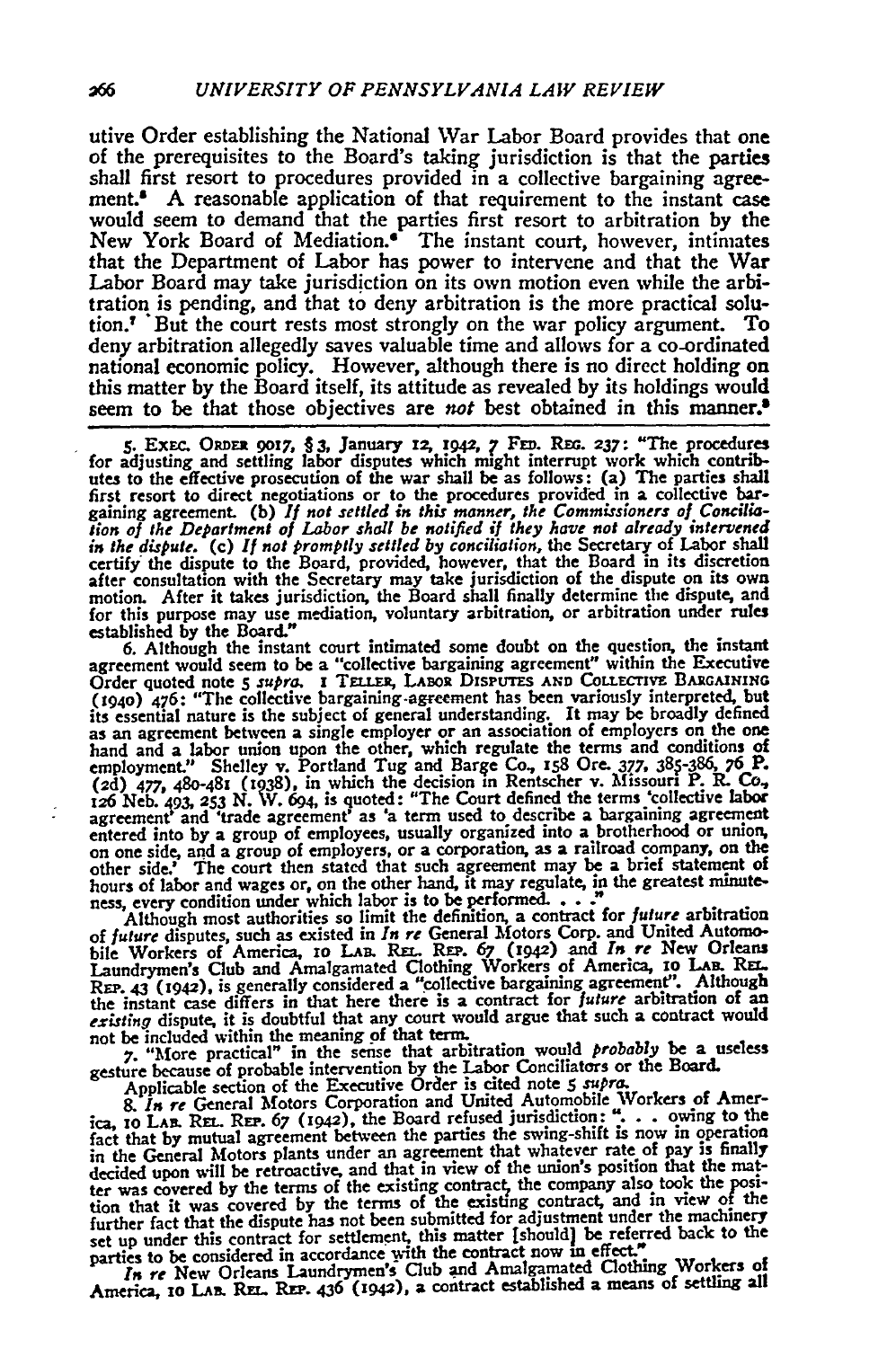With the national enforcement agency supporting an antithetical view, the court's position appears unsupportable on the basis of its own reasoning.' In addition, there is reason to question the wisdom of the contention that what would become an over-worked national agency is the most effective way of obtaining continued, rapid war production.<sup>10</sup> While the national government by the exercise of its war powers can invoke the reserved rights of the states, it can seriously be questioned whether the power has been exercised in this instance.<sup>11</sup>

Landlord and Tenant-Discharge of Lease **by** Induction into Military Service-Suit **by** lessor for two months' rent against guarantor on a lease of store premises from 1938 to 1946. Lessee liquidated his business immediately before induction into the army; rent accrued thereafter. Held: Judgment for defendant. When performance of a contract is made impossible through a governmental act, the lessee is relieved of his obligation.to pay rent under the lease.1 *Jefferson Estates, Inc. v. Wilson,* **35 N.** Y. **S. (2d) 582 (N.** Y. City Cts. 1942).

disputes. The employers considered the contract null and void and refused to establish arbitration machinery. The union claimed that the contracts were still in force and offered to establish the arbitration tribunal and to submit all disputes to **it.** The Board found the contract still in effect and directed them to proceed to settle their disputes within the structure of the existing agreements, using an impartial chairman in place of a tribunal of three.

**9.** In view of that fact what weight does the following paragraph, at **x6s** of the instant case, carry: "That the Nation is now operating on a war basis is not debatable. The further deduction is inescapable that our National Economic Policy should be made to synchronize with our National War Policy, of which it is a component part. The War Labor Board has plenary power in carrying out that policy to take into consideration the essential interrelationship of military and civil requirements and priorities, government subsidy, maximum prices, profits, taxes, total cost and any and all pertinent factors that bear upon the adjustment and stabilization of wages. A process **by** which wages are fixed **by** a State agency and the price of the products of wages **by** a Federal agency is an administrative anachronism." *But* it should be noted that the New York Mediation Board is really not serving

in its "State agency" capacity here. It is simply the arbitrator in a private arbitration contract. The legal problem would have been the same had the arbitrator been a private individual.

to. *The National War Labor Board-ursdction and Procedure,* it **INT. JuRiD.** Ass'x BULL. 29 **(942):** "It is, of course, impossible for the Board to accept and finally determine any **and** all disputes. Its limited facilities **as** well **as** the necessity for speed in operation, require some restriction on the cases which will be accepted."

The Board's realization of such a possibility would seem to be shown **by** decisions in which jurisdiction is refused for various reasons; for example, *In re* Municipal Government, City of Newark and State, County and Municipal Workers of America, to **LA. REL. REP. 67 (1942),** in which the Board held that the dispute should be settled **by** the Commissioners of Newark who were responsible for the administration of the **city. xt.** Mawhinney v. Milbrook Woolen Mills, **231 N.** Y. *29A,* **x32 N. E. 93 (1921),**

cited in instant case at 161. In an action to recover damages for breach of contract the defense was admitted that a War contract with .the Federal Government superseded the contract and excused performance thereof.

Rosenwasser Brothers, Inc. v. Pepper *et a[.,* **104** Misc. 457, *172* **N.** Y. Supp. **310** (x918). A strike in time of War was enjoined which the court suggested would not ordinarily have **been enjoined.** "It seems to me that the principles announced in cases which arose before the War cannot be applied to the relation between workers and employers in War industries, in so far as they conflict with the principles and policies of the United States government in the conduct of the War."

**r.** Discharge of the lessee dissolves his guarantor's liability. Adler v. Miles, **69** Misc. 6or, 126 **N.** Y. Supp. **135** (Sup. **CL 1910).**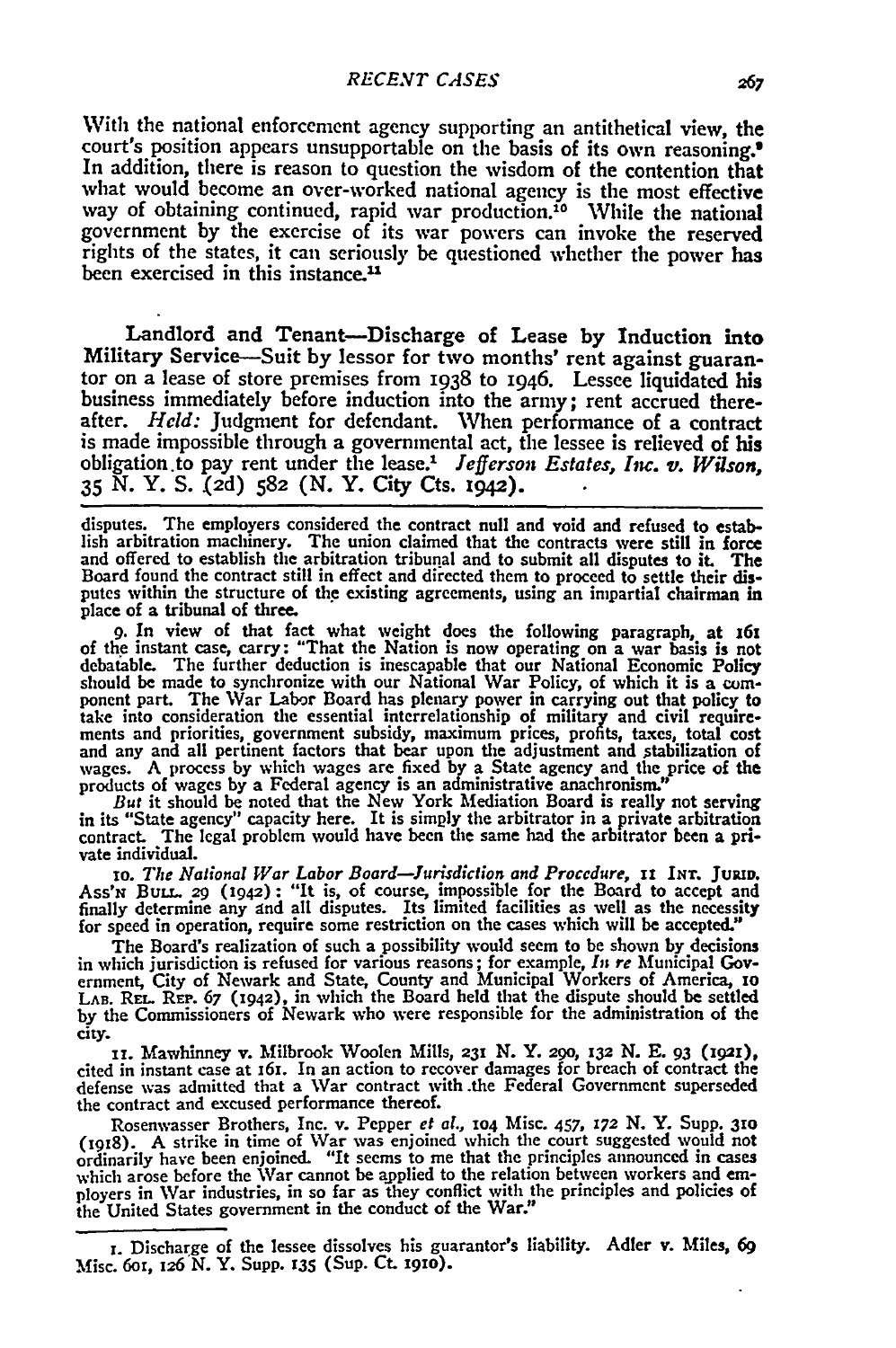To alleviate the inequity of enforcing performance of a contract which has become "impossible"<sup>2</sup> the courts have developed the doctrine of discharge of contract by impossibility.<sup>3</sup> And in wartime this doctrine has peculiar applicability.<sup>4</sup> In the instant case the court decided without discussion that the tenant's duty to pay rent was discharged **by** his induction into the army.<sup>5</sup> Dissolution of lease contracts is difficult to rationalize within the doctrine of impossibility since the lessee's obligation to pay rent is generally conditioned only on the continuing availability of the premises.<sup>4</sup> Though the old common law rule that destruction of the premises will not remove this obligation is still predominant,<sup> $\tau$ </sup> where subsequent government action makes illegal the use to which they had been restricted the contract is discharged.<sup>8</sup> But where the event which caused the impossibility might have been anticipated, the doctrine of impossibility will not be applied.<sup>\*</sup> Total, or nearly total destruction of the purpose for which the lease was intended is necessary.10 However, even where an act of government has deprived the lessee of the beneficial use of the premises the lessee has **been**

**2.** Impossibility is "not only strict impossibility, but impracticability because of extreme and unreasonable difficulty, expense, injury or loss involved." RESTATEMENT, **CONTRACTS (1932)** § **454** It has been observed that the American courts have been more lenient in applying the doctrine of impossibility than the English courts, construing it as impracticability. Wade, *The Principle of Impossibility in Contracts (194o)* **56** L **Q. REv.** *519, 553.* **3.** "The law of contract is the handmaid of commerce; and the doctrine of the dis-

charge of contract **by** impossibility is a product of commercial necessity." Wade, *loe. cit. supra* note **2,** at **519.** Necessarily, the courts created convenient fictions to rationnalize the doctrine with existing law: "the implied term" in the contract and the "fundamental assumption theory", Wade, supra, at 520; the "frustration of purpose"<br>theory, Krell v. Henry, [1903] 2 K. B. 740. In general see Page, The Development of<br>the Doctrine of Impossibility of Performance (1920) 18 *Constructive* Conditions in Contracts **(1942) 42** Cot. **L.** REv. **903;** Wade, **loc.** *cit. supra* note 2; Woodward, Impossibility of Performance *as an* Excuse *for Breach of*

Contract (1901) 1 Col. L. REV. 529.<br>4. See Pedrick and Springfield, *War Measures and Contract Liability* (1942) 20<br>TEX. L. REV. 710; McNair, *Frustration of Contract by War* (1940) 56 L. Q. REV.<br>173; Blair, *Breach of Con* 

181 N. Y. Supp. 511 (N. Y. City Cts. 1920), in which a lessee of store premises was discharged from his lease by induction into the army; this decision appears to be surfacently for the United States and England. Sole auth of the decision was Adler v. Miles, **69** Misc. 6oi, **126 N.Y.** Supp. **135** (Sup. **Ct. 19io);** but that case involved impossibility because of subsequent illegality. Thus, the Green-<br>field decision was evidently dictated by "the sense of the law". Supra at 272, 181 N.<br>Y. Supp. at 512. It has been held that enlistmen suit for breach of an employment contract. Marshall v. Glanvill, **[19171** 2 **K.** B. *87.* **6.** Subject, of course, to any express conditions to be performed **by** the lessor.

**7..** PHIsLRfuCK, PROPERTY **(1939) 222.** But where the leased premises consist **of** space in a building subsequently destroyed, the lessee is released from his obligation to pay rent. Graves **v.** Berdan, **26 N. Y.** 498 (1863). Statutes in some states have abol-ished the old rule of lessee's liability for rent after destruction of the premises. **6** WmuL!sTox, **CONTRACrS** (Rev. **ed. 1937)** § **1955,** n. **9. 8.** Typical are the saloon cases in which the lessee was discharged **by** the enact-

ment of prohibitory legislation against the handling of liquor. Greil Bros. Co. v. Mabson, 179 Ala. 444, 60 So. 876 (1912); Doherty v. Monroe-Eckstein Brewing Co., 198<br>App. Div. 708, 191 N. Y. Supp. 59 (1st Dep't, 1921). I charged **by** a zoning ordinance barring opticians from practicing in that neighborhood.

*9. See* Chicago, Milwaukee & St. Paul Ry. Co. v. Hoyt, **149 U.** S. **1, 14 (1893);** Adler v. Miles, 69 Misc. 601, 603, 126 N. Y. Supp. 135, 137 (Sup. Ct. 1910).<br>10. Adler v. Miles, 69 Misc. 601, 126 N. Y. Supp. 135 (Sup. Ct. 1910); Krell v.

Henry, **119031 2** K. B. **740** (involved here was a license rather than a lease). **If** other uses of the premises are permitted **by** the lease, the lessee will not be discharged. Conklin v. Silver, 187 Iowa **Sg,** 174.N. W. **573 (1919).**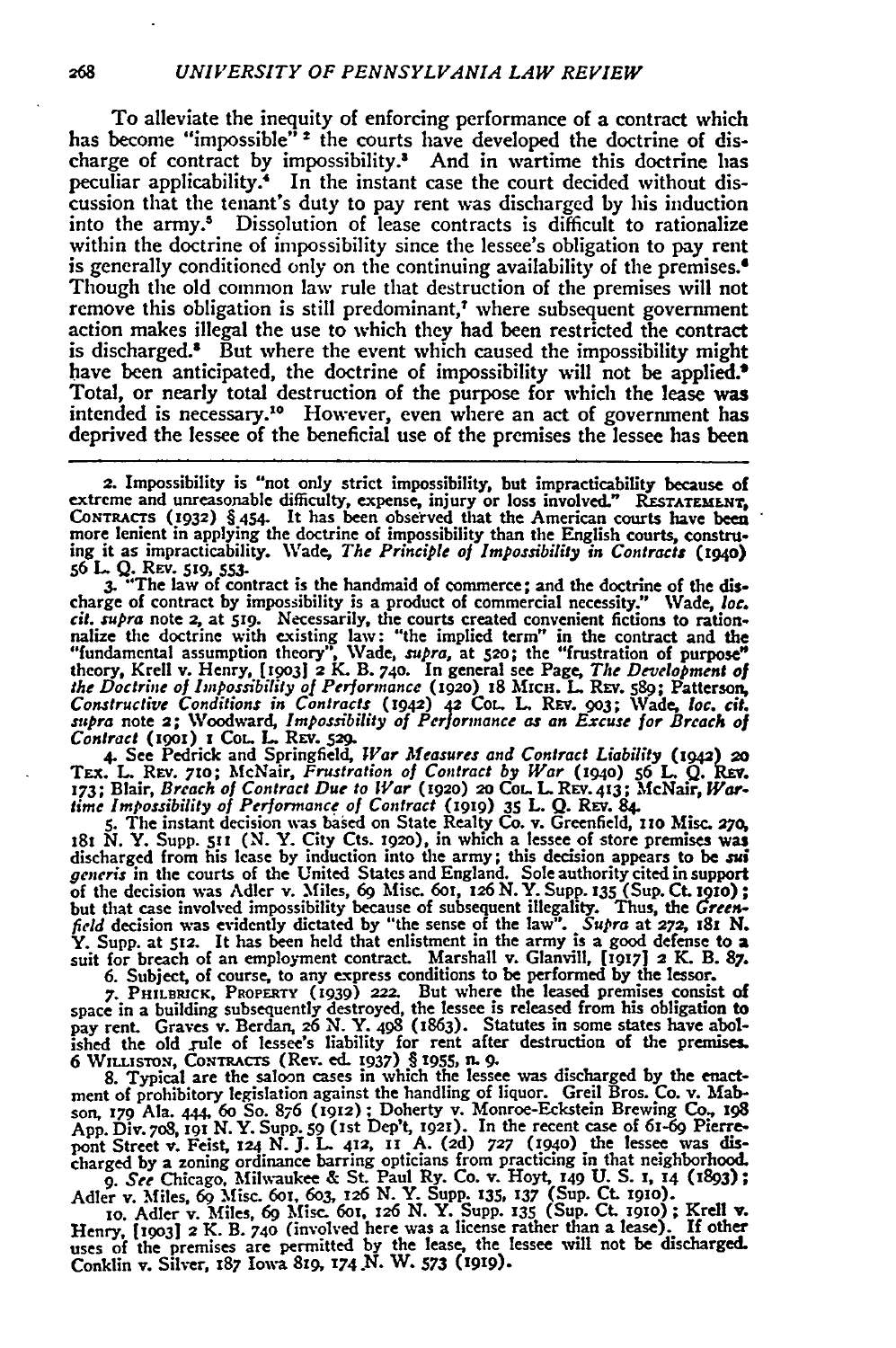held obligated to pay rent." Manifestly, the instant decision does not fall within the authority discharging a lessee when his use of the premises subsequently becomes illegal.<sup>12</sup> It cannot plausibly be maintained that when the lessee executed the lease in 1938 he could have anticipated his induction into the army and expressly provided against it.'3 On its facts, 14 the decision may be rationalized on the "frustration of purpose" theory: **Is** that the purpose for which the premises were leased was for the operation of a store business as a proprietorship.<sup>16</sup> Neither in America, nor in England have emergency statutes provided expressly for discharge of leases **by** induction into the armed forces; **IT** in the absence of legislative initiative in this

**ix.** Yellow Cab Co. v. Stafford-Smith **Co.,** *320* **11. 294, 35o N.** E. *670* **(ra6)** (condemnation of part of premises) **;** Federal Sign System v. Palmer, **176 N.** Y. Supp. **<sup>565</sup>**(Sup. **Ct.** igig) (order **by** Fuel Administrator restricting illumination **of** leased signs to Saturday night only); Matthey v. Curling, **11922]** 2 **A. C.** x8o (occupation of leased premises **by** military authority) **;** London **&** Northern Estates **Co.** v. Schlesinger, [3936] **x K.** B. **2o** (alien tenant prevented **by** Defense of the Realm Act from occupying premises). But in a recent case a lessee, automobile sales company, was discharged by the O.P.A. order halting new car deliveries. Colonial Operating Corp.<br>v. Hannon Sales & Service, 34 N.Y.S. (2d) 116 (N.Y. City Cts. 1942).<br>12. The legality of the tenant's store business was unaffected by his

the army.

**33.** The court asserts that "the war" could not have been anticipated **by** the lessee in **r938.** Instant case at **585.** But this appears to **be** irrelevant; for not "the war", but the lessee's induction into the army was the event to **be** anticipated.

**14.** From the amount of rent stipulated in the lease terms it is surmised that the store business involved **was** comparatively small; hence, most suitable to a proprietorship. From the allegations in the complaint it appears that the lessee was the **sole** proprietor.

**r5. ". . .** though performance of a promise **by** one party is still possible according to its literal terms, facts for which neither party is responsible may prevent that performance from effecting the object or purpose which the parties, when they contracted, assumed would **be** effected. There is frustration of this purpose. Generally, it is the object of only one of the parties that is frustrated, but it is essential in order to preclude a duty on his **part,** that this purpose is understood **by** both parties as his basic purpose in entering into the contract." **RESTATEMENT, CONTRACTS (932) §** 454, **com-**ment *b. See* Colonial Operating Corp. v. Hannon Sales **&** Service, **34 N.** Y. **S. (2d)** 1x6, **x22 (N.** Y. City Cts. x94z), cited note **ii** *supra.*

**16. Following the reasoning in the RESTATEMENT,** *op. cit. supra* **note 15, it may justifiably be concluded that both parties to the lease understood that the lessee's pur**pose in leasing the premises was to conduct his own store-business. To compel him to sub-lease the premises or assign his lease in order to avoid liability may work an unnecessary hardship on the lessee. This sort of facile assumption by the courts is criticized by Professor Patterson, loc. cit. supra note

In the instant case the result is based on a sound policy reason: the maintenance of military morale; this is sufficient justification for the decision. Commenting on pro-<br>posed amendments to the Soldiers' and Sailors' Civil Relief Act, note 17 infra, Major<br>Henry W. Longfellow asserted that the War Dep lay in the salutary effect upon the morale of the Army. *Hearings before Committee on Military Affairs on H. R. 7029, 77th Cong., 2d Sess. (1942) 9. To the same effect see remarks of Major William D. Partlow, Jr., Judge Advocate General's Department, id.* at **26.**

**17.** See **SOLDIERS' AND SAILORS' CIVIw RELIEF** AcT, s4 **STAT.** xi8T, **5o U. S. C. A.** § 530 et seq. (Supp. 1941) ; Courts (Energency Powers) Act, L. Rep. Stat. (1939<br>c. 67, Amend., L. Rep. Stat. (1940) c. 37; Liabilities (War-Time Adjustment

Act, L. REP. STAT. (1941) c. 24.<br>Covering precisely the situation here involved, a proposed amendment to the Soldiers' and Sailors' Civil Relief Act, sponsored **by** the War Department, was embodied in H. **R. 7029.** To Article III of the original Act is to be added Section **304,** which provides in substance that any lease of business or residential premises, executed by or on behalf of a person who after its execution enters military service, may **be** terminated **by** written notice to the lessor any time following induction. **S. i569,** which

passed the Senate on July **1o. i94!,** contained substantially similar provisions. Major objections levelled at the proposal were that it discarded the ability-to-pay criterion; that such relief should be given only when it has been demonstrated to the